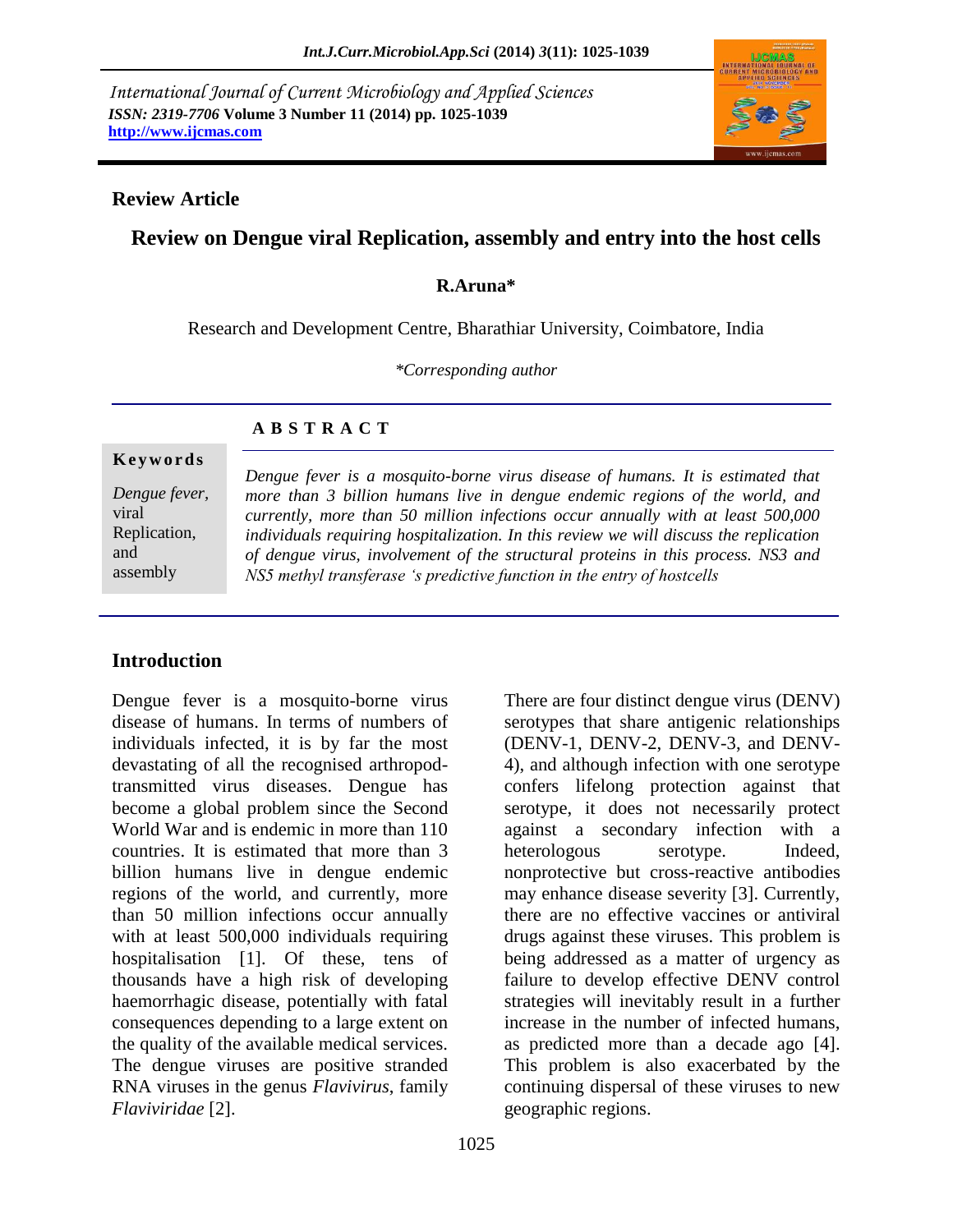In this review, we will discuss on advances in structural studies on DENV and its proteins. We will focuses the relevance of the functional mechanisms of the viral proteins, their interactions with host proteins, and their role in the viral life cycle.

DENV is a member of the Flaviviridae family and is grouped within the flavivirus genus together with other pathogenic viruses including West Nile virus (WNV), Japanese encephalitis virus (JEV), tick-borne encephalitis virus (TBEV) and yellow fever virus (YFV) [5]. The viral genome consists of a positive-sense RNA of ~11kb. This RNA encodes 3 structural proteins (C, prM and E) that form the components of the virion, and 7 non-structural proteins (NS1, NS2A/B, NS3, NS4A/B, NS5) involved in viral RNA replication (Figure 1).

#### **Replication and assembly of dengue virus particles**

A schematic representation of the DENV genomic RNA and the translation of the viral proteins are depicted in Fig. 3. After virus cell entry and uncoating of the nucleocapsid, the RNA molecule is translated as a single polyprotein [28].

During this process, the signal- and stoptransfer sequences of the polyprotein direct its back-and-forth translocation across the endoplasmic reticulum (ER) membrane. The polyprotein is processed co- and posttranslationally by cellular and virusderived proteases into three structural proteins (C, prM, and E) and seven nonstructural (NS) proteins (NS1, NS2A, NS2B, NS3, NS4A, NS4B, and NS5). The E protein is glycosylated at amino acid residue Asn67 and Asn153 to assure proper folding of the protein [23, 29]. Other potential Nlinked glycosylation sites are located in prM at position 7, 31, and 52 and within NS1 at

position 130 and 207 [30, 31]. Upon protein translation and folding of the individual proteins, the NS proteins initiate replication of the viral genome [28]. The newly synthesized RNA is subsequently packaged by the C protein to form a nucleocapsid. The prM and E proteins form heterodimers that are oriented into the lumen of the ER. Then, the prM/E heterodimers associate into trimers and these oligomeric interactions are believed to induce a curved surface lattice, which guides virion budding [25, 26]. It is unclear how this is synchronized with the engulfment of the nucleocapsid since no specific interactions between C and prM/E proteins have been identified yet [32, 33]. Interestingly, encapsulation of the nucleocapsid during virus assembly is not crucial as the formation and release of capsidless subviral particles has been often documented [34–37]. Structural analysis of newly assembled immature virions revealed that a single virion contains 180 prM/E heterodimers that project vertically outward from the viral surface as 60 trimeric spikes [32, 33, 38]. The immature particles formed in the ER mature as they travel through the secretory pathway. The slightly acidic pH (\*5.8–6.0) of the trans-Golgi network (TGN) triggers dissociation of the prM/E heterodimers, which leads to the formation of 90 dimers that lie flat on the surface of the particle, with prM capping the fusion peptide of the E protein. This global structural reorganization of the glycoproteins enables the cellular endoprotease furin to cleave prM [39–41]. Furin cleavage occurs at a Arg-X-(Lys/Arg)- Arg (where X is any amino acid) recognition sequence and leads to the generation of membrane-associated M and a "pr" peptide. A recent study has shown that the pr peptide remains associated with the virion until the virus is secreted to the extracellular milieu [40]. Both the prM protein as well as the pr peptide are believed to act as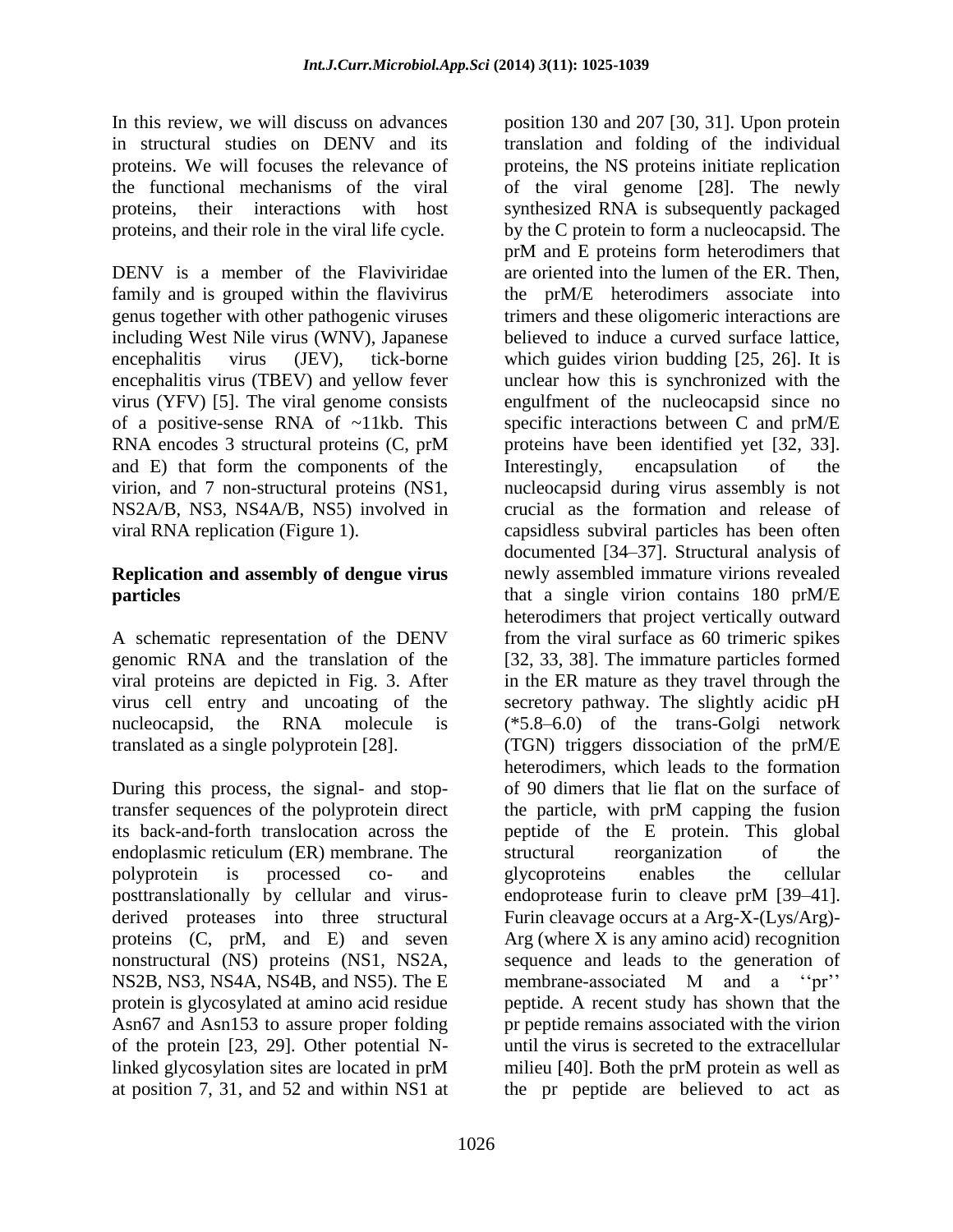chaperones stabilizing the E protein during transit through the secretory pathway, thereby preventing premature conformational changes of the E protein that would lead to membrane fusion. Upon dissociation of the pr peptide, mature virions are formed that are able to infect new cells.

#### **Virus assembly and maturation**

The structure of DENV was previously solved through a combination of cryoelectron microscopy and X-ray crystallography[6,7,8,9]. Recently, the structures of intermediates in the assembly process have also been obtained and these provide insight into the assembly and maturation process of DENV [16,17]. In supernatants of infected cells, the virus is found either as a mature or immature particle with a diameter of about 50 nm and 60 nm, respectively. Both particles consist of an outer glycoprotein shell and an internal host derived lipid bilayer. Within this bilayer is an RNA-protein core consisting of genome RNA and capsid proteins (C). The glycoprotein shell is well defined and consists of 180 copies each of an envelope (E) and membrane protein (prM/M). These two proteins have different conformations in the immature and mature DENV particles and therefore, confer unique structural features to both forms of particles. In the immature virion, prM and E form 90 heterodimers that extend as 60 trimeric spikes from the particle surface (figure 3A). In the mature virion, E is found as 90 homodimers that lie flat against the viral surface forming a 'smooth' protein shell (figure 3D). The "pr" peptide is cleaved from prM during maturation and M remains in the mature particle as a transmembrane protein beneath the E protein shell. The structural transitions from immature ("spiky") to mature ('smooth') morphology occur while in transit through the Trans-Golgi Network

1027

(TGN) and are driven predominantly by conformational changes in the E protein [8,9,16]. These conformational changes in E are triggered by low pH  $(-5.8-6.0)$  and occur prior to the maturation cleavage of prM by a host encoded furin protease (figure 3B) [17]. It was demonstrated that these conformational changes were reversible (based on pH). This suggested that the immature particle could exist reversibly in either "spiky" or "smooth" forms depending on the pH of the cellular environment. This is a remarkable observation considering that such reversible conformational changes require the E protein to toggle between forming heterodimeric interactions with prM in spikes that projects vertically outwards from the particle to forming homodimeric structures that lie flat against the viral surface. The molecular reorganization required for these changes are extensive, the details of which still remain illusive. Following maturation however, the mature particle cannot revert back to its immature morphology. Once cleaved, the pr peptide remains associated with E (figure 3C) until the mature particle is released into the neutral pH of the extracellular environment. Therefore, it was proposed that the pr peptide functioned as a cap-like structure that protected the fusion peptide on E from undergoing premature fusion prior to virus release [19].

Recently, the atomic structures of prM were solved at pH 5.5 (2.2Å) and 7.0 (2.6Å) [13]. Both structures were similar indicating that pH did not affect the tertiary structure of prM. The construct consisted of a prM-E fusion protein where the prM protein was fused to the ectodomain of E. The transmembrane domain of prM was replaced by a linker. The furin cleavage site was also mutated. The resulting structure of prM has a unique fold and consists of 7 antiparallel β-strands, stabilized with three S-S bonds.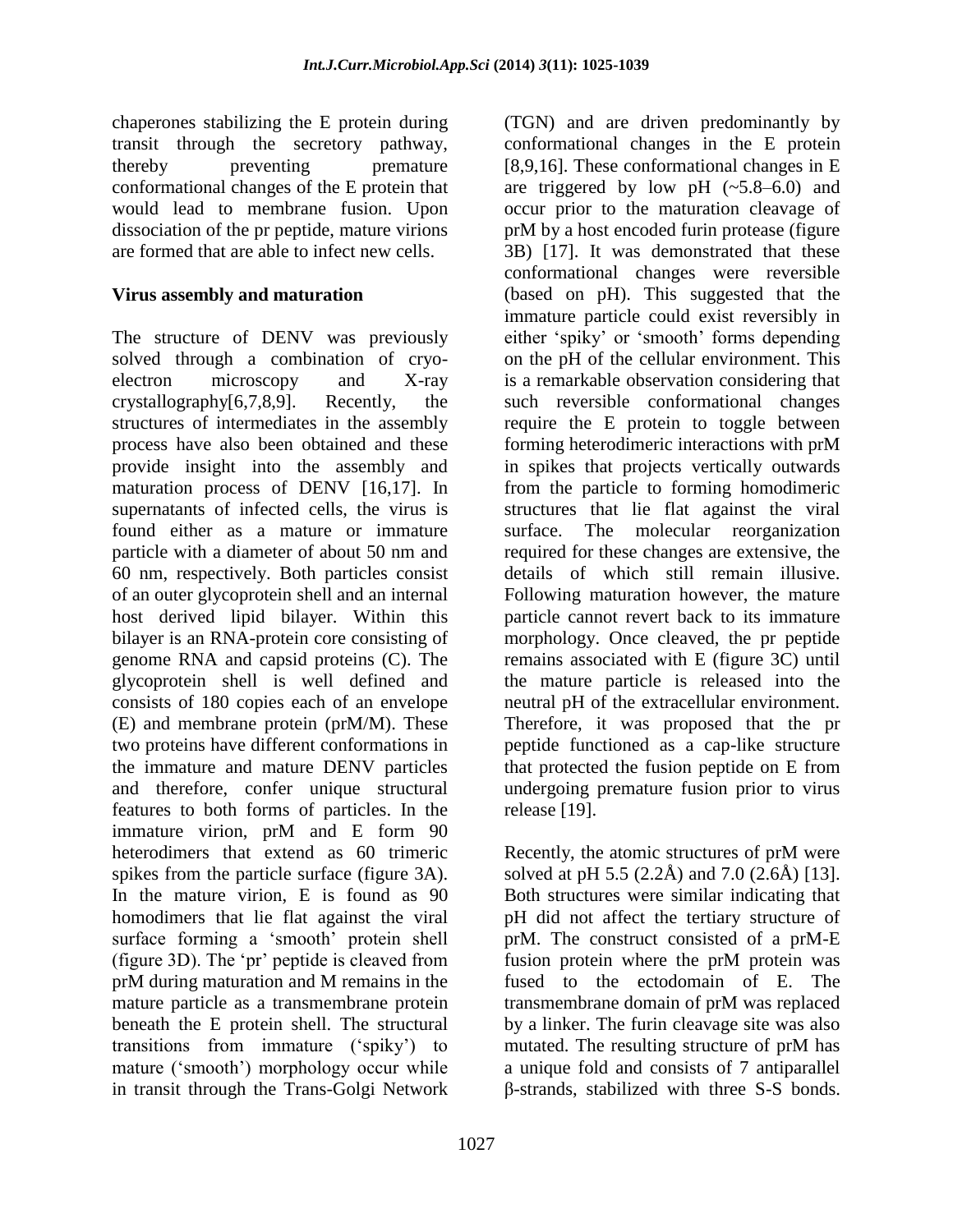The glycosylation modification at asparagine 69 was also observed. The structure of E in this construct was similar to its prefusion dimeric conformation [17]. As predicted previously, the pr peptide was positioned as a 'cap' on E protecting the hydrophobic fusion loop [18]. These recent studies on the immature virions and proteins have provided new details of DENV assembly and maturation. They have also opened new avenues that can be explored toward understanding the molecular mechanism behind E protein dynamics and the role of the immature particles in the virus life cycle. The E protein also provides the first point of contact between the virus and the host cell. Several cellular proteins and carbohydrate molecules that function as attachment factors mediating viral entry have been identified, and these molecules have been shown to interact with the E protein [18–24]. These attachment factors assist in concentrating the virus on the cell surface increasing its access to specific cellular receptor/s. Structural insight into the interaction of E with one of these attachment factors, dendritic-cell-specific ICAM3 grabbing non-integrin (DC-SIGN) [26] has been obtained. Unfortunately, a specific cellular receptor for dengue has not yet been identified. It is possible that currently identified attachment molecules could function as specific cellular receptors for dengue. However, it would be necessary to demonstrate that they mediate clathrinmediated endocyotsis of the particle and this has not been shown for any of these putative receptors to date.

#### **NS3 protease-helicase**

NS3 is a multifunctional protein of 618 amino acids that functions both as a chymotrypsin like serine protease as well as an RNA helicase and RTPase/NTPase. The protease domain is N terminal in NS3 (residues 1–180) and cleaves the viral polyprotein at several sites as depicted in figure 1. The enzyme consists of 6 β-strands that form two β-barrels with the catalytic triad (His-51, Asp-75 and Ser-135) sandwiched between them. Activity of the protease is critically dependent upon the presence of its co-factor, NS2B which is conserved among the flaviviruses [28,32,33]. Recently, the structure of the full-length NS3 of DENV-4 was solved to 3.15Å resolution (figure 4) [34]. This structure suggests that NS3 is an extended molecule with the protease domain spatially oriented on top of subdomains I and II of the helicase. The NS3 protein included residues 49–66 from the NS2B which were linked to the N-terminus of fulllength NS3 by a Gly-Ser linker. However, its protease domain was inactive but retains the same active site conformation and overall fold as an active form of the DENV-2 protease domain that included an extended region of NS2B (residues 40–80) [35].

Analysis of these two structures as well as the structure of the substrate-bound form of the WNV protease domain [36] indicated that residues 67–80 of NS2B are critically important for protease activity of NS3. This is due to NS2B wrapping around the protease domain as a 'belt-like' structure and forming an integral part of the protease active site. While the central region of NS2B (residues 67–80) interacts with the protease, flanking hydrophobic regions of NS2B are predicted to anchor the NS2B-NS3 complex in the ER membrane [37]. This geometry places the protease active site close to predicted transmembrane domains that must be cleaved within the polyprotein. The consensus cleavage site of NS3 requires a dibasic (Arg/Lys)-Arg motif at the P2 and P1 positions respectively and a small amino acid (Gly) at the P1′ position. The substrate specificity as well as the cis/trans activity of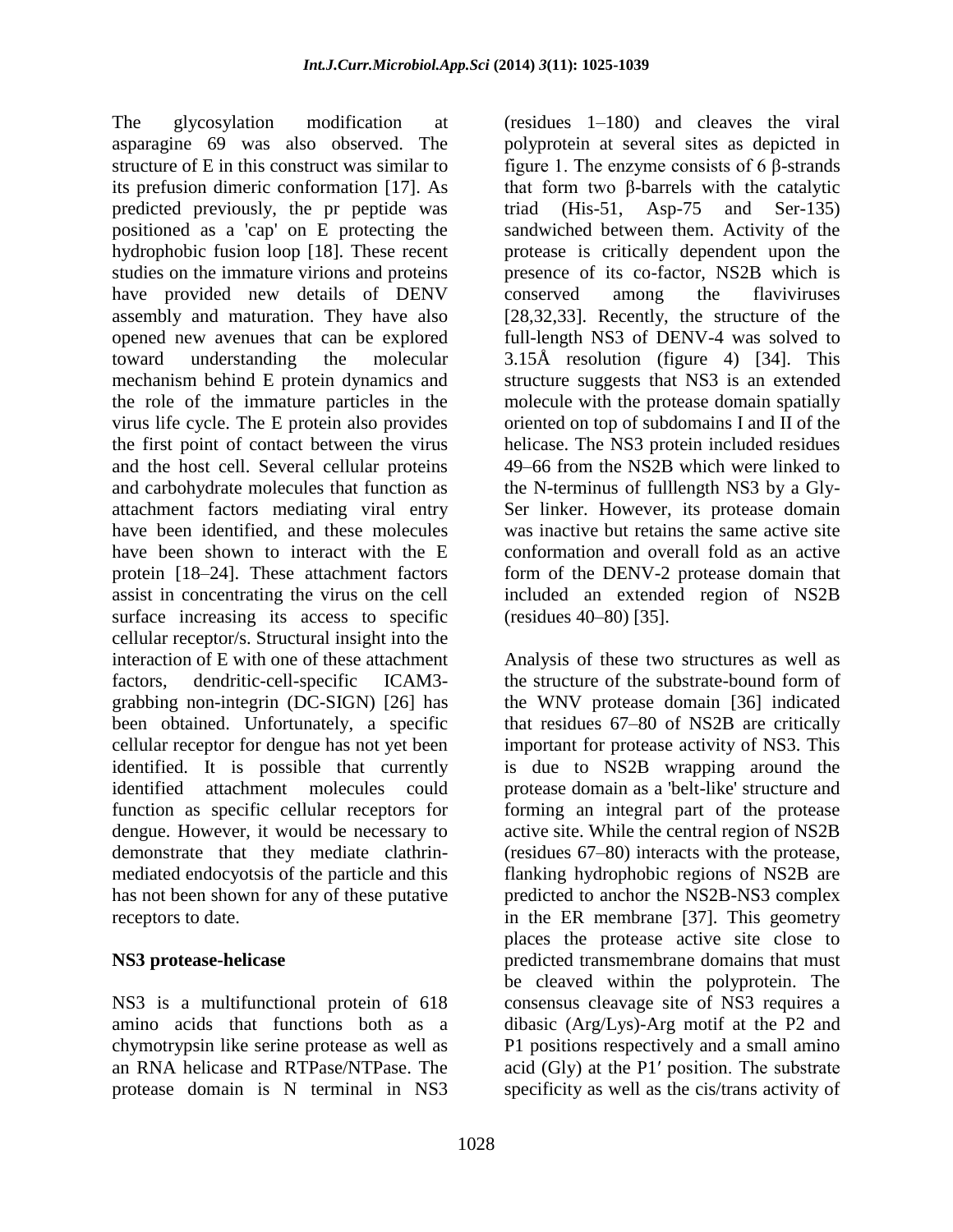many of the flavivirus proteases have also recently been characterized [38,39]. These studies provided evidence of a required ciscleavage of the NS3 helicase domain at a site hidden from exposure to the protease domain. This indicated that the NS3 is structurally dynamic and may indeed require an extended conformation for its function. Such a conformation of NS3 could explain the ability of the NS2B-NS3 protease to function on sites not readily accessible to it. These same studies have also suggested that the cis-trans activity of the protease may play an important role in controlling the dynamics of viral protein translation versus RNA replication by controlling the availability of viral proteins. The helicase domain of NS3 (residues 180–618) has seven structural motifs reminiscent of superfamily 2 helicases [40]. It has three subdomains with significant sequence identity and structural similarity to other flavivirus helicases [34,41–43]. Subdomains I and II are also structurally similar to the corresponding domains in hepatitis C virus suggesting a common functional mechanism [44,45], however, the fold of subdomain III is unique to the flaviviruses, and may be a site for protein binding. Both subdomains I (residues 181–326) and II (residues 327– 481) are composed of a central six-stranded parallel β-sheet, which is flanked by 4 αhelices. Subdomain III (residues 482–618) has 4 approximately parallel  $\alpha$ -helices surrounded by three shorter α-helices and two solvent-exposed antiparallel β-strands. In the recent structure of full-length NS3 [34], the helicase domain adopts a similar structure to the isolated DENV helicase [41], with the exception that several regions previously disordered in the isolated domain structure are now visible. However, the helicase activity of the full-length NS3 protein is ~30-fold higher than the isolated domain [41] indicating that the protease domain may influence the enzymatic

1029

activities of the helicase. The protease and helicase are linked by an interdomain linker that shares little conservation between the flaviviruses, but plays an important role in the association between the two domains in NS3 (the buried surface area between the domains is  $\sim$ 1380Å2 and  $\sim$ 380Å2 with and without the linker, respectively). The helicase domain of NS3 is also implicated in interacting with the polymerase, NS5 [46] and in WNV implicated in virulence [47]. Recently, a residue in the NS3 helicase domain (W349) was shown to be involved in virus assembly suggesting that NS3 plays an additional role in the life cycle following viral RNA replication [48]. The NS3 protein has also been implicated in inducing apoptosis in infected cells [50]. Overall, the full-length structure of NS3 represents a significant milestone in flavivirus biology as crystallization of full-length viral proteins has long been a challenge.

## **NS5 methyltransferase-polymerase**

The largest (900 residues, 104kDa) and the most conserved protein in DENV is NS5 (67% sequence identity among DENV serotypes 1–4). It is also a bifunctional enzyme with a methyltransferase domain (MTase; residues 1–296) at its N-terminal end and a RNA-dependent RNA polymerase (RdRp; residues 320–900) at its C-terminal end. The structure of the MTase domain was previously solved for DENV [50] and recently solved for WNV [51]. Both structures have an S-adenosyl-methioninedependent MTase core structure that folds into a α/ β/β sandwich cradled between Nand C-terminal subdomains (figure 4). Overall, the two MTase structures are very similar and this domain has recently been shown to sequentially catalyze both guanine N-7 and ribose 2'-O-methylation [50,52]. The primary difference between the two structures is observed in the SAM-binding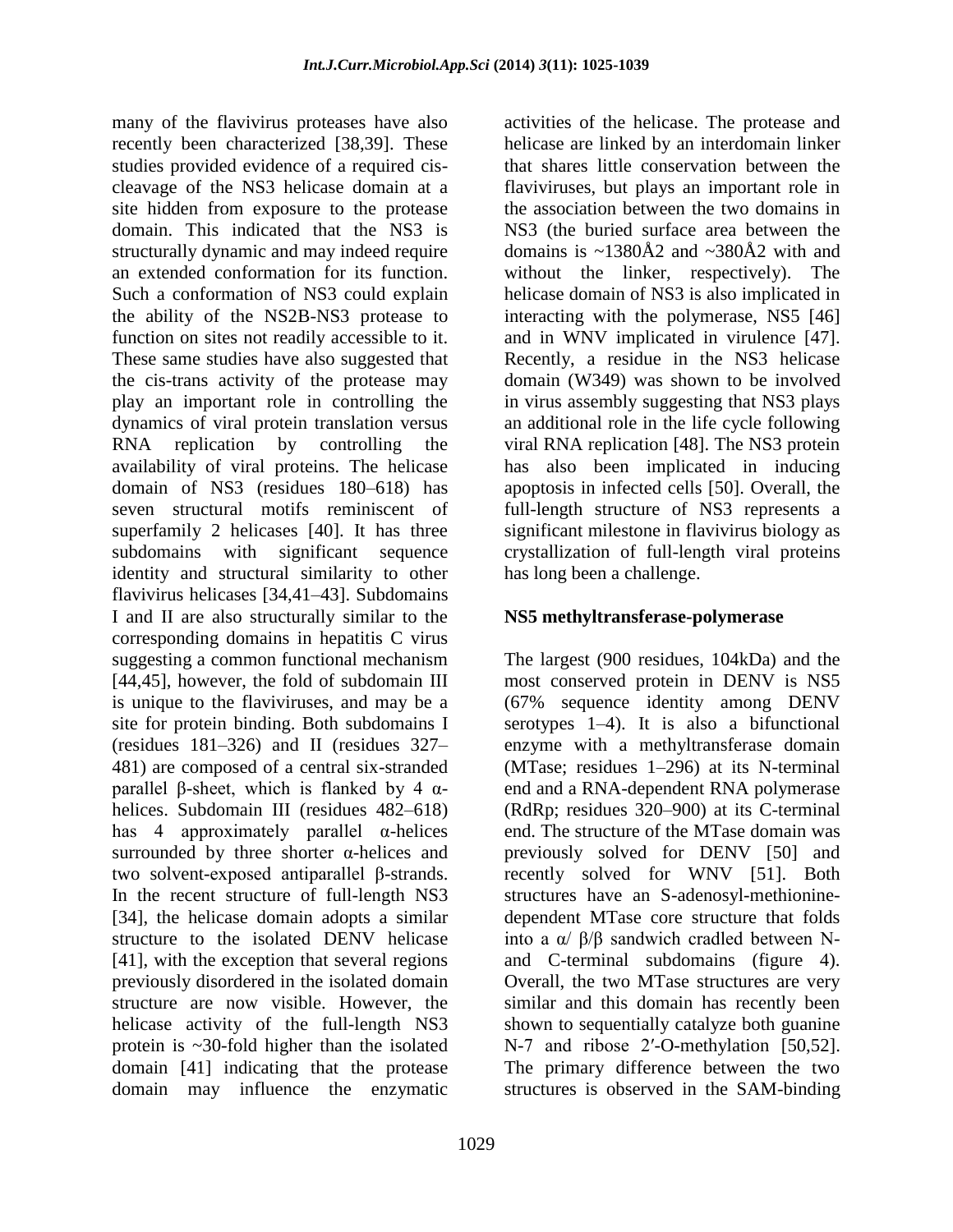site and the cap-binding site, with the former having a more open conformation in DENV versus WNV, and the latter being more open in WNV [50,51]. It is suggested that the differences in the SAM-binding site may reflect two distinct states of the enzyme, with the closed conformation (in WNV) representing tight SAM-binding, and the open state representing the release of the byproduct of the methylation reaction, Sadenosyl-homocysteine (SAH). Both enzymes have a highly positively charged surface at the GTP and SAM binding sites to accommodate capped RNA substrates. The crystal structures for both DENV [53] and WNV [54]polymerases have been solved. The polymerase domain of NS5 assumes a structure similar to other RdRp molecules, and is composed of a canonical right hand conformation with palm, fingers, thumb subdomains [55]. It also shares a common catalytic mechanism for the incorporation of nucleotides utilizing two metal ions coordinated by structurally conserved aspartic acid residues (also known as the GDD motif). The RdRps differ from DNAdependent RNA polymerases by the existence of the 'finger tips' that connect the fingers and thumb subdomains to create a fully encircled active site. The DENV RdRp displays a more flexible fingers subdomain and therefore through a rotation of  $\sim 8^\circ$  away from the thumb subdomain, forms a more "open" conformation compared to WNV [53,54]. Interestingly, the flavivirus RdRps have a nuclear localization signal between residues 320–405. This NLS region in NS5 was previously thought to be a flexible interdomain linker, but is now known to be a well-defined structural component of the RdRp [53- 57]. Specifically, residues 320– 368 are strictly conserved among the flaviviruses and bind β-importin. These residues are also implicated in interacting with NS3 [46,56]. In DENV infections, the NS5 protein is primarily localized within the

nucleus. However, not all flavivirus RdRps localize to the nucleus. The rationalization for a viral RdRp localizing to the nucleus when its actual enzymatic functions in the virus life cycle are required in the cytoplasm is currently unknown but is actively being investigated [60]. However, these observations do suggest that apart from its enzymatic functions, NS5 may also engage in virus-host interactions and actively interact with the host environment.

## **Other viral non-structural proteins**

Unfortunately, there is no structural information available for viral proteins NS1, NS2A and NS4A/4B. NS1 is a 45kDa glycoprotein that is translocated into the lumen of the ER and secreted from the cell [59–61]. It is implicated in functions within the viral RNA replication complex [62–64] as well as in viral defense through inhibition of complement activation [65]. Although the protein forms stable oligomers (dimers and hexamers) in solution, structural analyses of this protein and has been quite challenging [66,67]. This is also true for the hydrophobic proteins NS2A and NS4A/4B. NS2A is a ~22kDa protein that is implicated to form part of the replication complex [67]. As a result of an internal NS2B-NS3 cleavage, two forms are observed, NS2A and NS2Aα Both forms are important for virus production [69]. NS4A (16kDa) and NS4B (27kDa) are integral membrane proteins. NS4A is proposed to induce membrane alterations important for virus replication [31,70]. NS4B is implicated in assisting viral RNA replication through its direct interaction with NS3 [71]. It is also suggested to block IFN  $\alpha/\beta$ -induced signal transduction [32,69]. Structural analayses of these three proteins have been unsuccessful since they all possess multiple transmembrane hydrophobic segments. However, the membrane topology of NS4A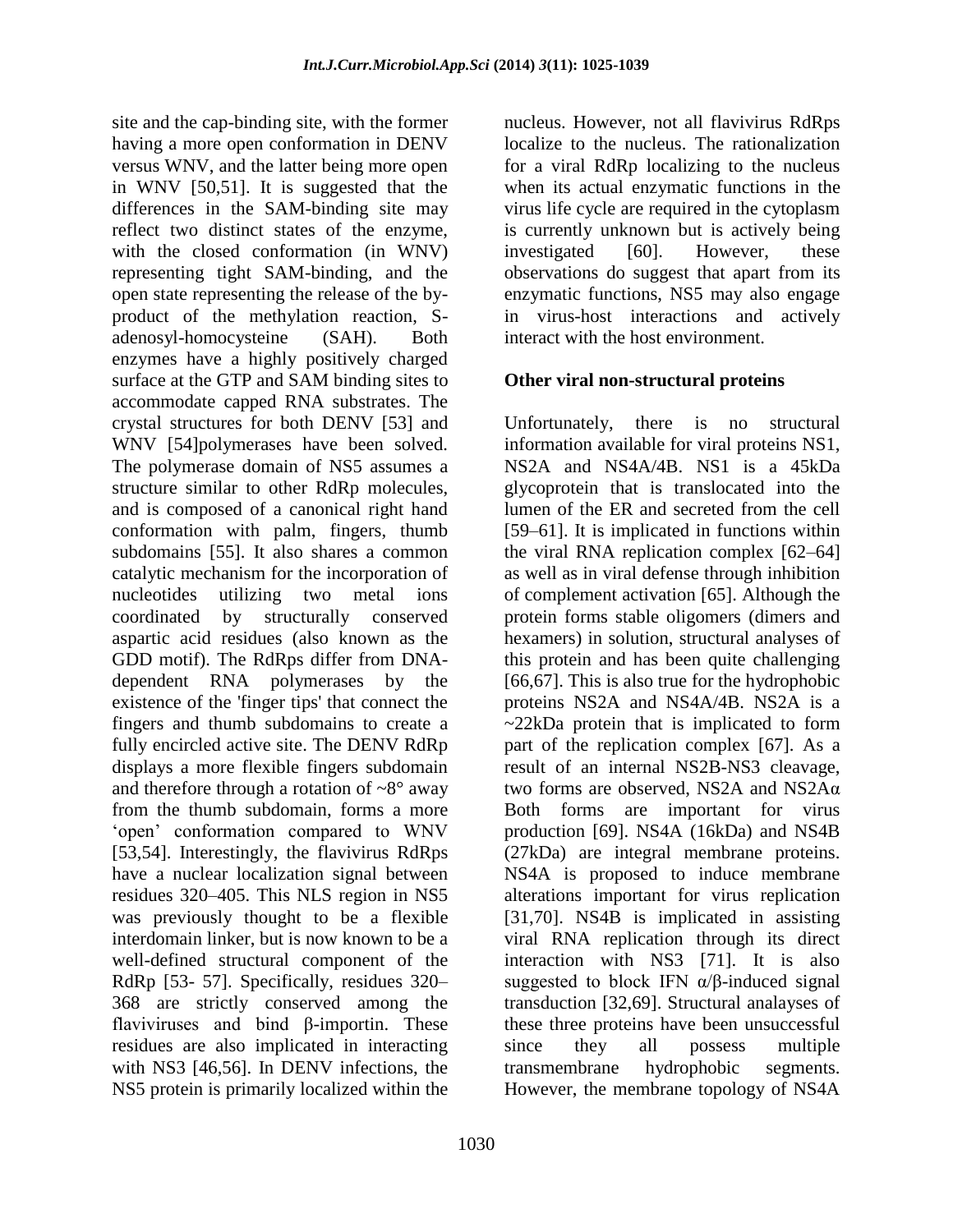and NS4B has been predicted through biochemical analyses (figure 2B) [31,71].

## **Receptor interaction and viral entry**

During natural infection, cells of the mononuclear phagocyte lineage [monocytes (MO), macrophages (MØ), and dendritic cells (DCs)], including the skin-resident Langerhans cells, are primary targets for DENV infection [42, 43]. In insects, DENV was found to initially infect the midgut from where it spreads and replicates in many body compartments and organs [44–47]. Also, DENV has been shown to infect numerous cell lines, including human (K562, U937, THP-1, HepG2, HUVEC, ECV304, Raji, HSB-2, Jurkat, LoVo, KU812), mosquito (C6/36), monkey (Vero, BS-C-1, CV-1, LLC-MK2), hamster (BHK), as well as murine MØ (Raw, P388D1, J774) cell lineages [39, 48–61]. The wide range of DENV-permissive cells indicates that the virus must bind to an ubiquitous cell-surface molecule, or exploit multiple receptors to mediate infection. Over the last decade, several candidate receptors and/ or attachment factors have been identified, which suggests that DENV is capable of utilizing multiple molecules to enter the cell. In mosquito cells, DENV has been shown to interact with heat-shock protein 70 (Hsp70) [62], R80, R67 [63], and a 45-kDa protein [64]. Heparan sulfate [65–67], Hsp90 [62], CD14 [68], GRP78/BiP [69], and a 37/67 kDa high-affinity laminin receptor [70] have been identified as receptors on mammalian cells. C-type lectin receptors (CLR) are involved in the interaction of DENV particles with human myeloid cells [71]. These include DC-specific intracellular adhesion molecule 3 (ICAM-3)-grabbing nonintegrin (DC-SIGN, CD209) [72–74], mannose receptor (MR) [75] and C-type lectin domain family 5, member A (CLEC5, MDL-1) [52]. DENV [76–78] as well as

other flaviviruses [79, 80] use clathrinmediated endocytosis for cell entry. Using a single- particle tracking approach, we have revealed that DENV-2 strain S1 particles land on the cell surface and migrate in a diffusive manner toward a pre-existing clathrin- coated pit [77]. This suggests that DENV particles move along the cell surface by rolling over different receptors, or migrate as virus–receptor complexes. Upon internalization, the particles are delivered to Rab5-positive early endosomes, which mature into Rab7-positive late endosomes, where membrane fusion primarily occurs [77]. A recent report also demonstrated that DENV, depending on the serotype and/or the target cell type used, is able to utilize an alternative internalization pathway, independent of clathrin, caveolae, and lipid rafts [81]. The subcellular organelle from which membrane fusion occurs is most likely dependent on the pH-dependent membrane fusion properties of the virus and may therefore vary between individual DENV strains [77, 78]. Numerous functional and structural studies have been undertaken to unravel the molecular mechanisms involved in the membrane fusion process of the virus [27, 82–85]. It is postulated that the acidic pH in endosomes triggers dissociation of E homodimers, which then leads to the outward projection of domain II and exposure of the hydrophobic fusion peptide to the target membrane [86]. Subsequently, the hydrophobic residues in the fusion loop would insert into the outer leaflet of the target membrane, triggering the assembly of E trimers. Next, domain III is assumed to shift and fold back toward the fusion peptide into a hairpin-like conformation. This folding-back mechanism would force the target membrane and the viral membrane to bend towards each other and eventually to fuse, releasing the nucleocapsid into the cell cytosol.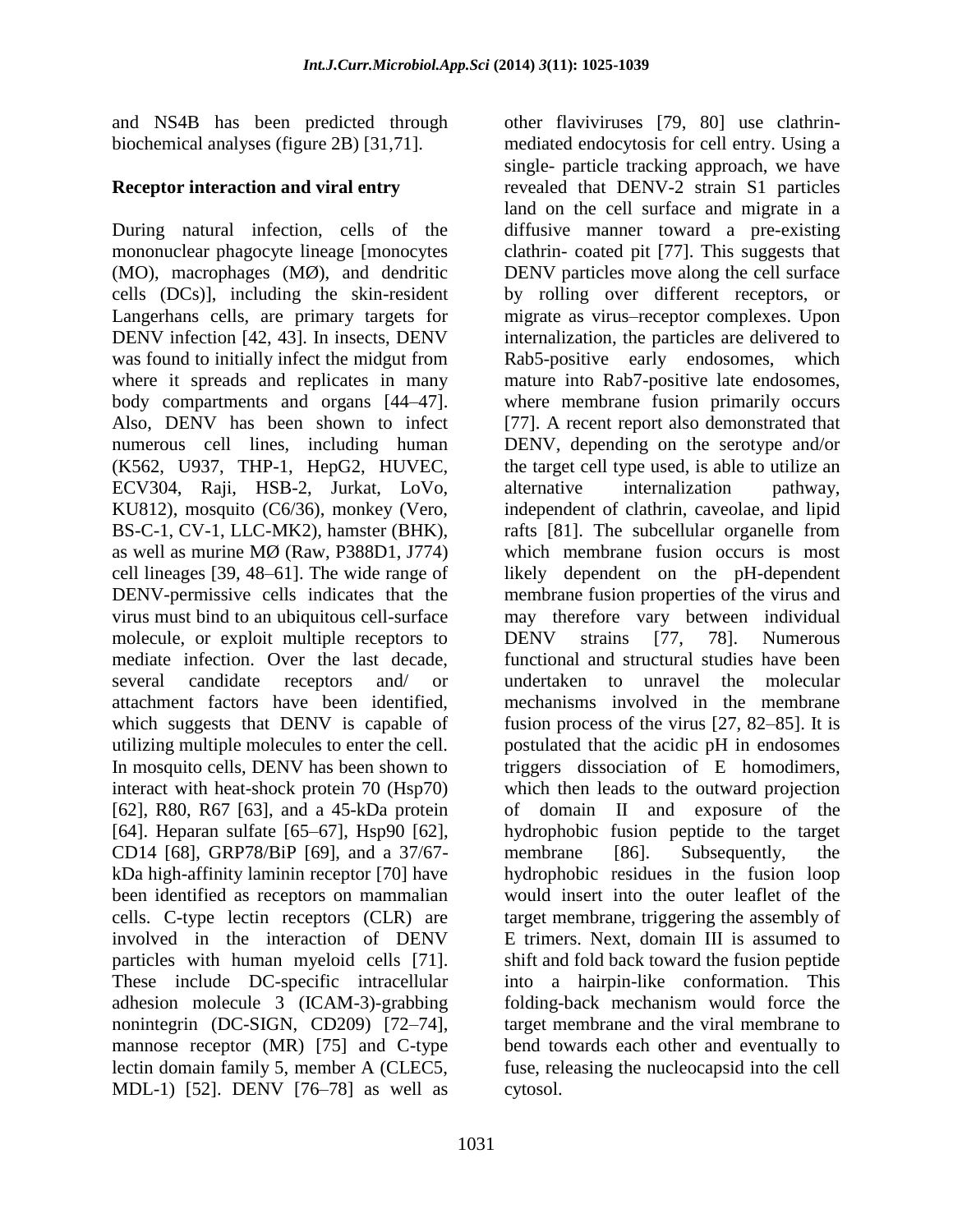

**Fig.1** Life cycle of Dengue virus. Adapted from H. M. van der Schaar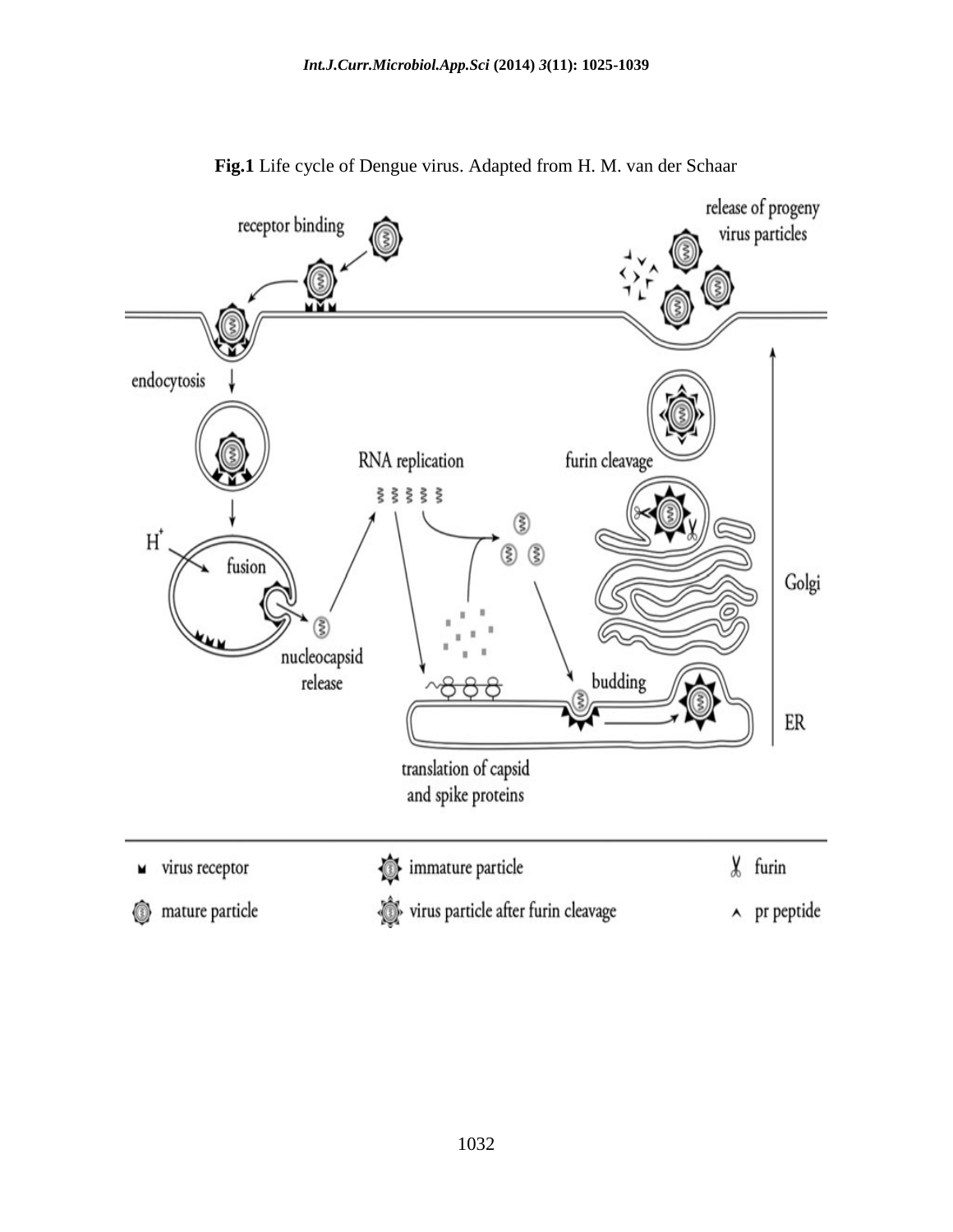

#### **Fig.2** Schematic diagram of the dengue virus genome and polyprotein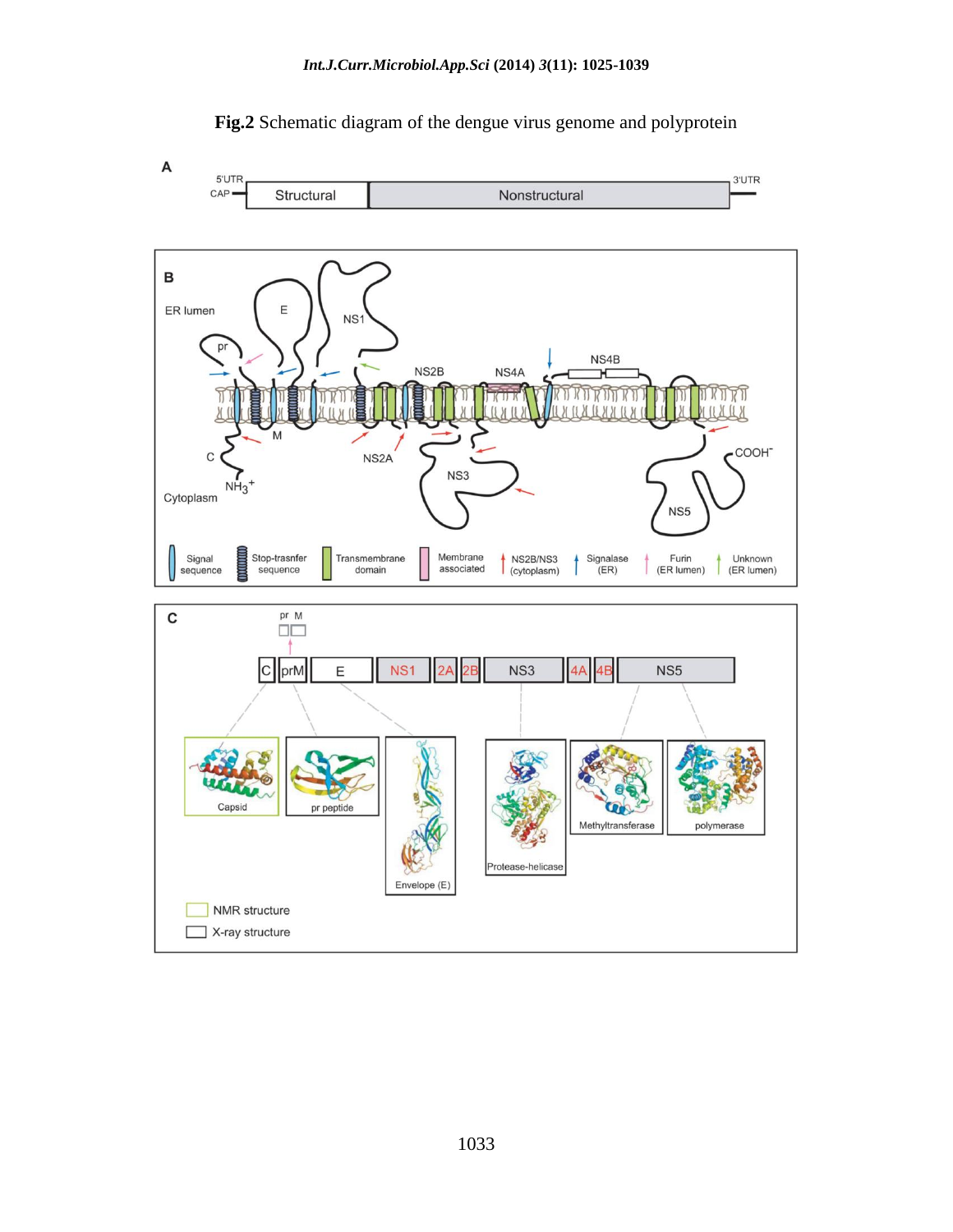## **References**

- 1. Pinheiro. FP, Corber.SJ, "Global situation of dengue and dengue haemorrhagic fever, and its emergence in the Americas,"12 BioMed Research International World Health Statistics Quarterly, vol. 50, no. 3-4, pp. 161–169, 1997.
- 2. Gubler. DJ, "The global emergence/resurgence of arboviral diseases as public health problems," Archives of Medical Research, vol. 33, no. 4, pp. 330–342, 2002.
- 3. Halstead.SD, "Dengue," The Lancet, vol. 370, no. 9599, pp. 1644– 1652, 2007.
- 4. De A. Zanotto.PA, Gould.EA, Gao.GF, Harvey.PH, Holmes.EC, "Population dynamics of flaviviruses revealed by molecular phylogenies," Proceedings of the National Academy of Sciences of the United States of America, vol. 93, no. 2, pp. 548–553, 1996.
- 5. Kuhn, RJ. The Flaviviruses. In: Acheson, NH., editor. Fundamentals of Molecular Virology. 2004. In press
- 6. Ma L, Jones CT, Groesch TD, Kuhn RJ, Post CB. Solution structure of dengue virus capsid protein reveals another fold. Proc Natl Acad Sci U S A 2004;101:3414-3419. [PubMed:14993605]
- 7. Modis Y, Ogata S, Clements D, Harrison SC. A ligand-binding pocket in the dengue virus envelope glycoprotein. Proc Natl Acad Sci USA  $2003:100:6986-6991$ . [PubMed: 12759475]
- 8. Modis Y, Ogata S, Clements D, Harrison SC. Structure of the Dengue virus envelope protein after fusion. Nature 2004;427:313–319. [PubMed: 14737159]
- 9. Modis Y, Ogata S, Clements D, Harrison SC. Variable surface epitopes in the crystal structure of dengue virus type 3 envelope glycoprotein. Journal of Virology 2005;79:1223–1231. [PubMed:15613349]
- 10. Kuhn RJ, Zhang W, Rossmann MG, Pletnev SV, Corver J, Lenches E, Jones CT, Mukhopadhyay S, Chipman PR, Strauss EG, et al. Structure of dengue virus: implications for flavivirus organization, maturation, and fusion. Cell 2002;108:717–725. [PubMed: 11893341]
- 11. Mukhopadhyay S, Kuhn RJ, Rossmann MG. A structural perspective of the Flavivirus life cycle. Nat Rev Microbiol 2005;3:13– 22. [PubMed: 15608696]
- 12. Zhang W, Chipman PR, Corver J, Johnson PR, Zhang Y, Mukhopadhyay S, Baker TS, Strauss JH, Rossmann MG, Kuhn RJ. Visualization of membrane protein domains by cryo-electron microscopy of dengue virus. Nat Struct Biol 2003;10:907–912. [PubMed: 14528291]
- 13. Zhang Y, Corver J, Chipman PR, Pletnev SV, Sedlak D, Baker TS, Strauss JH, Kuhn RJ, Rossmann MG. Structures of immature flavivirus particles. J EMBO 2003;22:2604–2613.
- 14. Zhang Y, Zhang W, Ogata S, Clements D, Strauss JH, Baker TS, Kuhn RJ, Rossmann MG. Conformational changes of the flavivirus E glycoprotein. Structure 2004;12:1607–1618. [PubMed:15341726]
- 15. Li L, Lok S-M, Yu I-M, Zhang Y, Kuhn R, Chen J, Rossmann MG. Structure of the flavivirus precursor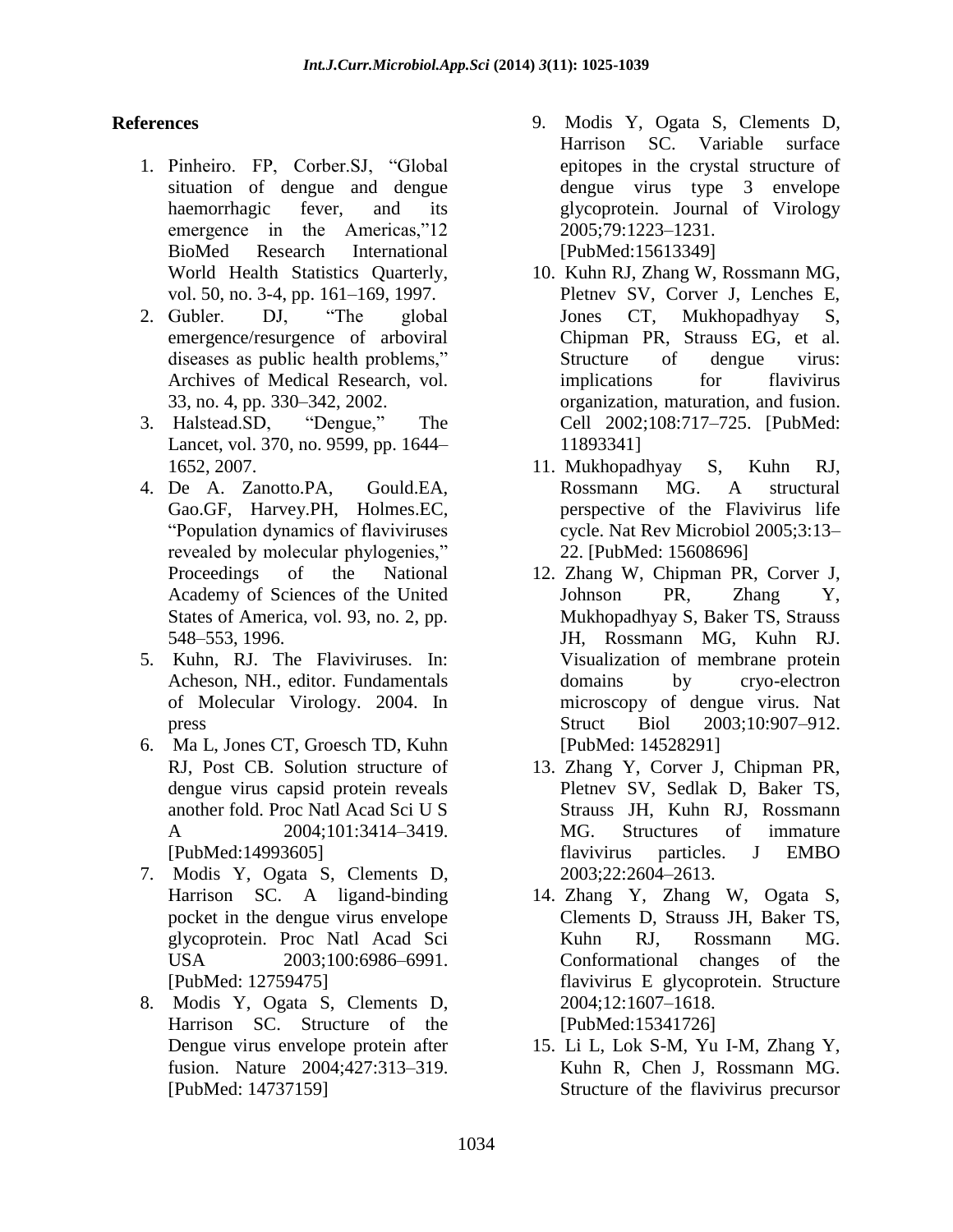membrane-envelope protein complex and its implication for maturation. Science. 2008submitted

- 16. Yu I-M, Zhang W, Holdaway HA, Li L, Kostyuchenko VA, Chipman PR, Kuhn R, Rossmann MG, Chen J. Structure of immature dengue virus at low pH primes proteolytic maturation. Science. 2008submitted
- 17. Navarro-Sanchez E, Altmeyer R, Amara A, Schwartz O, Fieschi F, Virelizier JL, Arenzana-Seisdedos F, Despres P. Dendritic-cell-specific ICAM3-grabbing non-integrin is essential for the productive infection of human dendritic cells by mosquito-cell-derived dengue viruses. EMBO Rep 2003;4:723– 728. [PubMed: 12783086]
- 18. Tassaneetrithep B, Burgess TH, Granelli-Piperno A, Trumpfheller C, Finke J, Sun W, Eller MA, Pattanapanyasat K, Sarasombath S, Birx DL, et al. DC-SIGN (CD209) mediates dengue virus infection of human dendritic cells. J Exp Med 2003;197:823–829. [PubMed: 12682107]
- 19. Ren J, Ding T, Zhang W, Song J, Ma W. Does Japanese encephalitis virus share the same cellular receptor with other mosquito-borne flaviviruses on the C6/36 mosquito cells? Virol J 2007;4:83. [PubMed: 17803826]
- 20. Krishnan MN, Sukumaran B, Pal U, Agaisse H, Murray JL, Hodge TW, Fikrig E. Rab 5 is required for the cellular entry of dengue and West Nile viruses. J Virol 2007;81:4881– 4885. [PubMed: 17301152]Epub 2007 Feb 4814
- 21. Jindadamrongwech S, Thepparit C, Smith DR. Identification of GRP 78 (BiP) as a liver cell expressed receptor element for dengue virus

serotype 2. Arch Virol 2004;149:915–927. [PubMed: 15098107]

- 22. Liu H, Chiou SS, Chen WJ. Differential binding efficiency between the envelope protein of Japanese encephalitis virus variants and heparan sulfate on the cell surface. J Med Virol 2004;72:618– 624. [PubMed: 14981764]
- 23. Miller JL, Dewet BJ, Martinez-Pomares L, Radcliffe CM, Dwek RA, Rudd PM, Gordon S. The Mannose Receptor Mediates Dengue Virus Infection of Macrophages. PLoS Pathog 2008;4:e17. [PubMed: 18266465]
- 24. Falgout B, Markoff L. Evidence that flavivirus NS1-NS2A cleavage is mediated by a membranebound host protease in the endoplasmic reticulum. J Virol 1995;69:7232– 7243. [PubMed: 7474145]
- 25. Falgout B, Pethel M, Zhang Y-M, Lai C-J. Both nonstructural proteins NS2B anbd NS3 are required for the proteolytic processing of Dengue virus nonstructural proteins. J Virol 1991;65:2467–2475.[PubMed: 2016768]
- 26. Chambers TJ, McCourt DW, Rice CM. Production of yellow fever virus proteins in infected cells: identification of discrete polyprotein species and analysis of cleavage kinetics using region-specific polyclonal antisera. Virology 1990;177:159–174. [PubMed: 2353452]
- 27. Mackenzie JM, Jones MK, Westaway EG. Markers for trans-Golgi membranes and the intermediate compartment localize to induced membranes with distinct replication functions in flavivirusinfected cells. Journal of Virology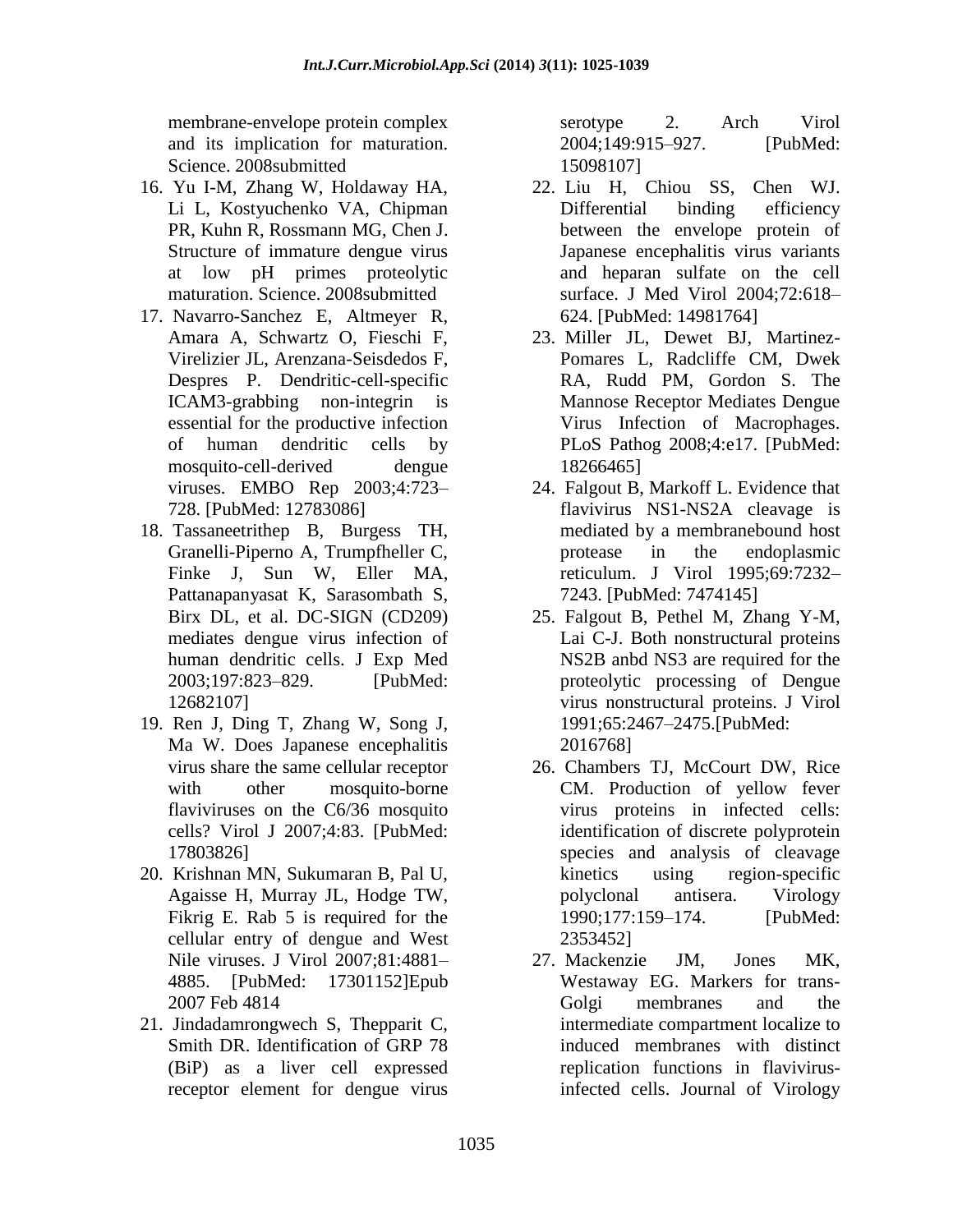1999;73:9555–9567. [PubMed: 10516064]

- 28. Miller S, Kastner S, Krijnse-Locker J, Buhler S, Bartenschlager R. The non-structural protein 4A of dengue virus is an integral membrane protein inducing membrane alterations in a 2K-regulated manner. J Biol Chem 2007;282:8873–8882. [PubMed: 17276984]
- 29. Chambers TJ, Nestorowicz A, Amberg SM, Rice CM. Mutagenesis of the yellow fever virus NS2B protein: effects on proteolytic processing, NS2B-NS3 complex formation, and viral replication. J Virol 1993;67:6797–6807. [PubMed: 8411382]
- 30. Wu CF, Wang SH, Sun CM, Hu ST, Syu WJ. Activation of dengue protease autocleavage at the NS2B-NS3 junction by recombinant NS3 and GST-NS2B fusion proteins. J Virol Methods 2003;114:45–54. [PubMed: 14599678]
- 31. Luo D, Xu T, Hunke C, Gruber G, Vasudevan SG, Lescar J. Crystal structure of the NS3 proteasehelicase from dengue virus. J Virol 2008;82:173–183. [PubMed: 17942558]
- 32. Erbel P, Schiering N, D"Arcy A, Renatus M, Kroemer M, Lim SP, Yin Z, Keller TH, Vasudevan SG, Hommel U. Structural basis for the activation of flaviviral NS3 proteases from dengue and West Nile virus. Nat Struct Mol Biol 2006;13:372– 373. [PubMed: 16532006]
- 33. Aleshin AE, Shiryaev SA, Strongin AY, Liddington RC. Structural evidence for regulation and specificity of flaviviral proteases and evolution of the Flaviviridae fold. Protein Sci 2007;16:795– 806. [PubMed: 17400917]
- 34. Clum S, Ebner KE, Padmanbhan R. Cotranslational membrane insertion of the serine proteinase precursor NS2B-NS3(Pro) of dengue virus type 2 is required for efficient in vitro processing and is mediated through the hydrophobic regions of NS2B. J Biol Chem 1997;272:30715–30723. [PubMed: 9388208]
- 35. Bera AK, Kuhn RJ, Smith JL. Functional characterization of cis and trans protease activity of the flavivirus NS2B/NS3 protease. J Biol Chem 2007;282:12883–12892. [PubMed: 17337448]
- 36. Shiryaev SA, Ratnikov BI, Aleshin AE, Kozlov IA, Nelson NA, Lebl M, Smith JW, Liddington RC, Strongin AY. Switching the substrate specificity of the two-component NS2B-NS3 flavivirus proteinase by structure-based mutagenesis. J Virol 2007;81:4501–4509. [PubMed: 17301157]
- 37. Gorbalenya AE, Koonin EV. Helicases: Amino acid sequencecomparisons and structurefunction relationships. Current Opinions in Structural Biology 1993;34:419–429.
- 38. Wu J, Bera K, Kuhn RJ, Smith JL. Structure of the flavivirus helicase: implications for catalytic activity, protein interactions, and proteolytic processing. J Virol 2005;79:10268– 10277. [PubMed: 16051820]
- 39. Yamashita T, Unno H, Mori Y, Tani H, Moriishi K, Takamizawa A, Agoh M, Tsukihara T, Matsuura Y. Crystal structure of the catalytic domain of Japanese encephalitis virus NS3 helicase/nucleoside triphosphatase at a resolution of 1.8 A. Virology 2008;373:426–436. [PubMed: 18201743]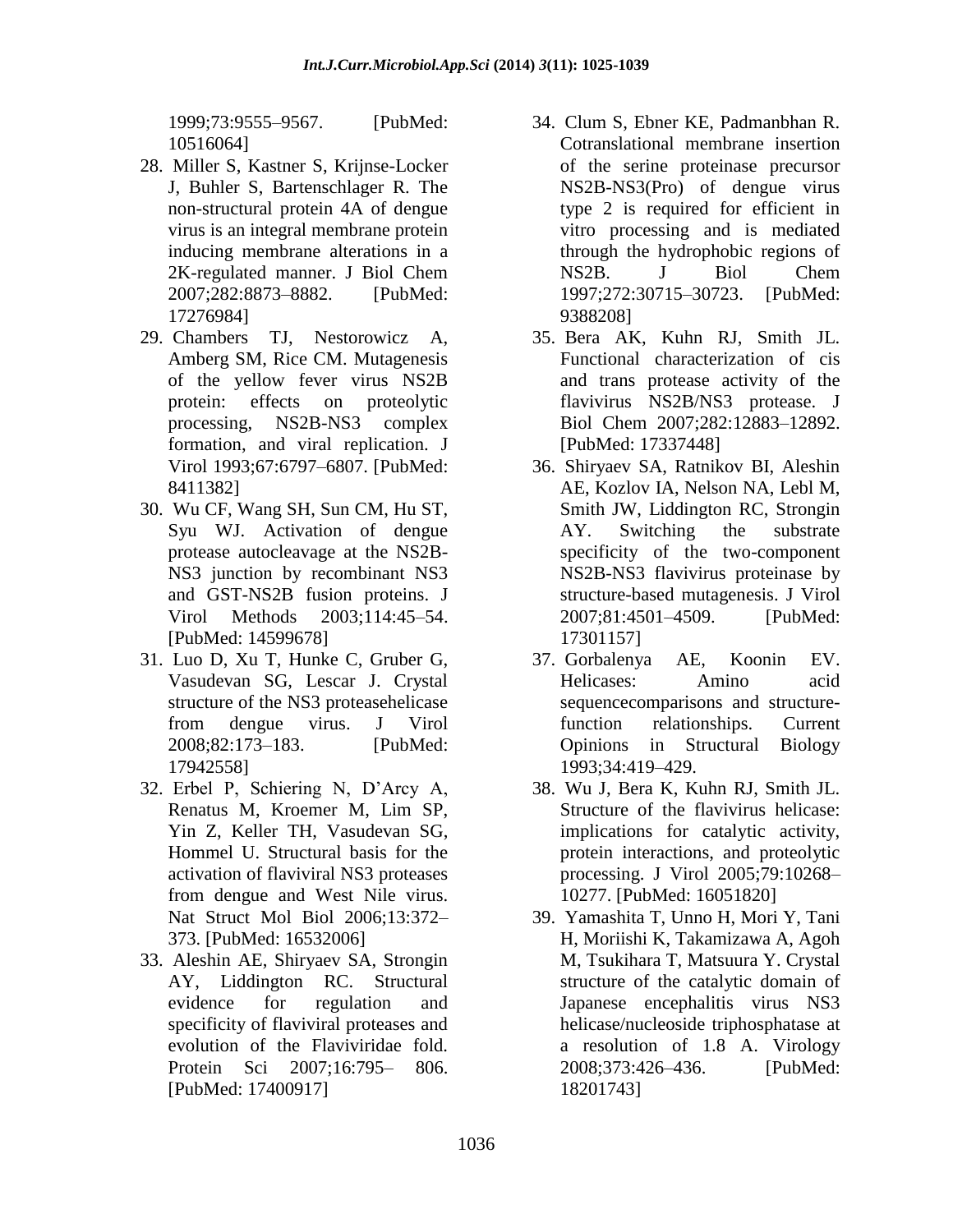- 40. Xu T, Sampath A, Chao A, Wen D, Nanao M, Chene P, Vasudevan SG, Lescar J. Structure of the Dengue virus helicase/nucleoside triphosphatase catalytic domain at a resolution of 2.4 A. J Virol 2005;79:10278–10288. [PubMed: 16051821]
- 41. Yao N, Hesson T, Cable M, Hong Z, Kwong AD, Le HV, Weber PC. Structure of the hepatitis C virus RNA helicase domain. Nat Struct Biol 1997;4:463–467. [PubMed: 9187654]
- 42. Kim JL, Morgenstern KA, Griffith JP, Dwyer MD, Thomson JA, Murcko MA, Lin C, Caron PR. Hepatitis C virus NS3 RNA helicase domain with a bound oligonucleotide: the crystal structureprovides insights into the mode of unwinding. Structure 1998;6:89–100. [PubMed: 9493270]
- 43. Kapoor M, Zhang L, Ramachandra M, Kusukawa J, Ebner KE, Padmanabhan R. Association between NS3 and NS5 proteins of dengue virus type 2 in the putative RNA replicase is linked to differential phosphorylation of NS5. J Biol Chem 1995;270:19100– 19106. [PubMed: 7642575]
- 44. Brault AC, Huang CY, Langevin SA, Kinney RM, Bowen RA, Ramey WN, Panella NA, Holmes EC, Powers AM, Miller BR. A single positively selected West Nile viral mutation confers increased virogenesis in American crows. Nat Genet 2007:39:1162-1166. [PubMed: 17694056]
- 45. Patkar CG, Kuhn RJ. Yellow Fever Virus NS3 Plays an Essential Role in Virus Assembly Independent of Its Known Enzymatic Functions. J Virol

2008;82:3342–3352. [PubMed: 18199634]

- 46. Ramanathan MP, Chambers JA, Pankhong P, Chattergoon M, Attatippaholkun W, Dang K, Shah N, Weiner DB. Host cell killing by the West Nile Virus NS2B-NS3 proteolytic complex: NS3 alone is sufficient to recruit caspase-8-based apoptotic pathway. Virology 2006;345:56–72. [PubMed:16243374]
- 47. Egloff MP, Benarroch D, Selisko B, Romette JL, Canard B. An RNA cap (nucleoside-2′-O)- methyltransferase in the flavivirus RNA polymerase NS5: crystal structure and functional characterization. Embo J 2002;21:2757–2768. [PubMed: 12032088]
- 48. Zhou Y, Ray D, Zhao Y, Dong H, Ren S, Li Z, Guo Y, Bernard KA, Shi PY, Li H. Structure and function of flavivirus NS5 methyltransferase. J Virol 2007;81:3891–3903. [PubMed: 17267492]
- 49. Ray D, Shah A, Tilgner M, Guo Y, Zhao Y, Dong H, Deas TS, Zhou Y, Li H, Shi PY. West Nile virus 5′-cap structure is formed by sequential guanine N-7 and ribose 2′-O methylations by nonstructural protein 5. J Virol 2006;80:8362– 8370. [PubMed: 16912287]
- 50. Yap TL, Xu T, Chen YL, Malet H, Egloff MP, Canard B, Vasudevan SG, Lescar J. Crystal structure of the dengue virus RNA-dependent RNA polymerase catalytic domain at 1.85 angstrom resolution. J Virol 2007;81:4753–4765. [PubMed: 17301146]
- 51. Malet H, Egloff MP, Selisko B, Butcher RE, Wright PJ, Roberts M, Gruez A, Sulzenbacher G, Vonrhein C, Bricogne G, et al. Crystal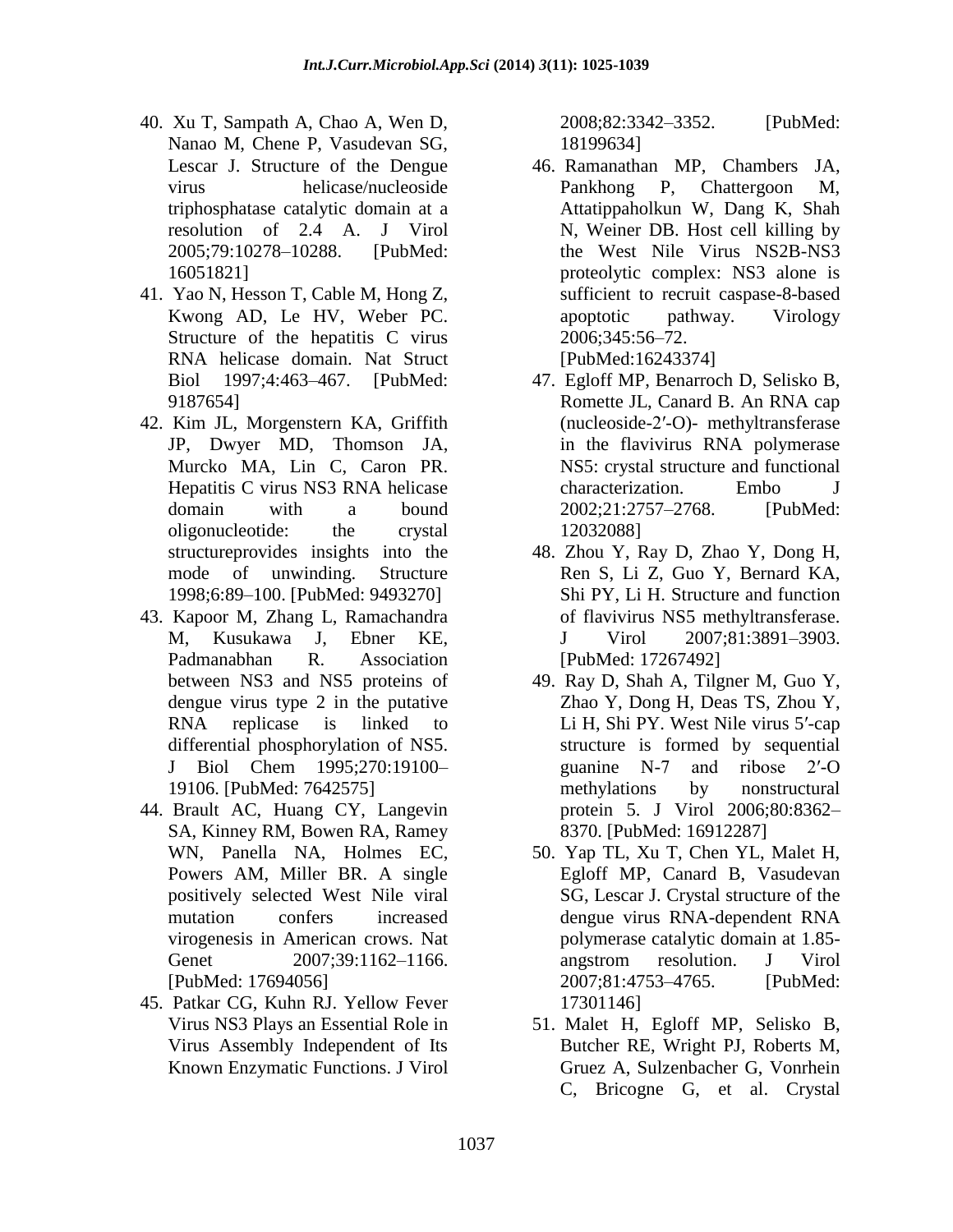structure of the RNA polymerase domain of the West Nile virus nonstructural protein 5. J Biol Chem 2007;282:10678–10689. [PubMed: 17287213]

- 52. Ferrer-Orta C, Arias A, Escarmis C, Verdaguer N. A comparison of viral RNA-dependent RNA polymerases. Curr Opin Struct Biol 2006;16:27– 34. [PubMed: 16364629]
- 53. Johansson M, Brookes AJ, Jans DA, Vasudevan SG. A small region of the dengue virus-encoded RNAdependent RNA polymerase, NS5, confers interaction with both the nuclear transport receptor importin-b and the viral helicase, NS3. J Gen Virol 2001;82:735–745. [PubMed: 11257177]
- 54. Brooks AJ, Johansson M, John AV, Xu Y, Jans DA, Vasudevan SG. The interdomain region of dengue NS5 protein that binds to the viral helicase NS3 contains independently functional importin b1 and importin a/b-recognised nuclear localisation signals (NLSs). J Biol Chem 2002;277:36399–36407. [PubMed: 12105224]
- 55. Pryor MJ, Rawlinson SM, Butcher RE, Barton CL, Waterhouse TA, Vasudevan SG, Bardin PG, Wright PJ, Jans DA, Davidson AD. Nuclear localization of dengue virus nonstructural protein 5 through its importin alpha/beta-recognized nuclear localization sequences is integral to viral infection. Traffic 2007;8:795–807. [PubMed: 17537211]Epub 2007 May 2030
- 56. Mason PW. Maturation of Japanese encephalitis virus glycoproteins produced by infected mammalian and mosquito cells. Virology 1989;169:354–364. [PubMed: 2523178]
- 57. Schlesinger JJ, Brandriss MW, Putnak JR, Walsh EE. Cell surface expression of yellow fever virus nonstructural glycoprotein NS1: consequences of interaction with antibody. J Gen Virol 1990;71(Pt 3):593–599. [PubMed: 2138210]
- 58. Noisakran S, Dechtawewat T, Rinkaewkan P, Puttikhunt C, Kanjanahaluethai A, Kasinrerk W, Sittisombut N, Malasit P. Characterization of dengue virus NS1 stably expressed in 293T cell lines. J Virol Methods 2007;142:67– 80. [PubMed: 17331594]Epub 2007 Feb 2028
- 59. Westaway EG, Khromykh AA, Mackenzie JM. Nascent flavivirus RNA colocalized in situ with doublestranded RNA in stable replication complexes. Virology 1999;258:108– 117. [PubMed: 10329573]
- 60. Lindenbach BD, Rice CM. trans-Complementation of yellow fever virus NS1 reveals a role in early RNA replication. J Virol 1997;71:9608–9617. [PubMed: 9371625]
- 61. Lindenbach BD, Rice CM. Genetic interaction of flavivirus nonstructural proteins NS1 and NS4A as a determinant of replicase function. J Virol 1999;73:4611–4621. [PubMed: 10233920]
- 62. Chung KM, Nybakken GE, Thompson BS, Engle MJ, Marri A, Fremont DH, Diamond MS.Antibodies against West Nile Virus nonstructural protein NS1 prevent lethal infection through Fc gamma receptor-dependent and independent mechanisms. J Virol 2006;80:1340–1351. [PubMed: 16415011]
- 63. Flamand M, Megret F, Mathieu M, Lepault J, Rey FA, Deubel V.